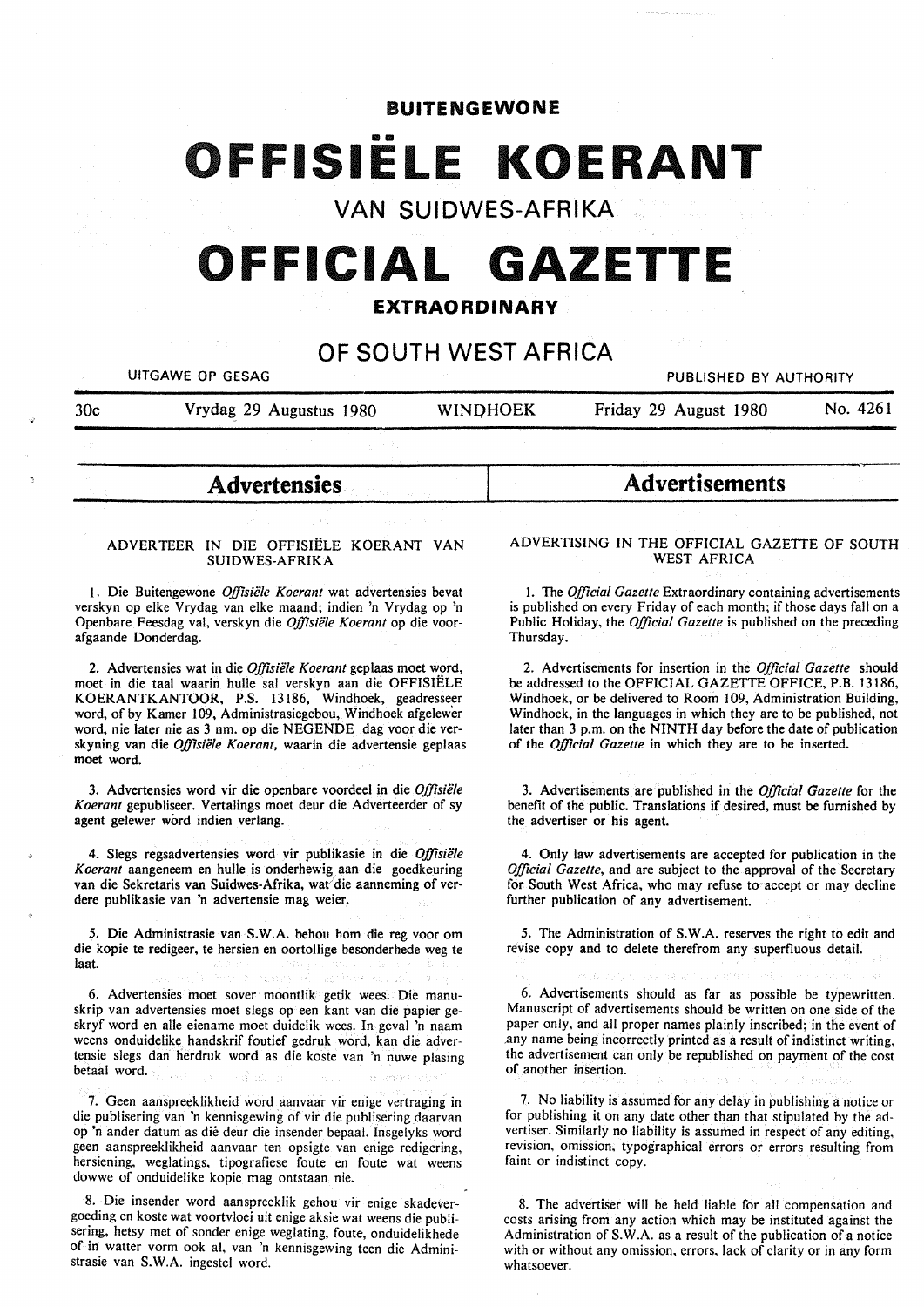9. Die jaarlikse intekengeld op die *Offisiele Koerant* is Rl2,50 posvry in hierdie Gebied en die Republiek van Suid-Afrika, verkrygbaar by die here Die Suidwes-Drukkery Beperk, Posbus 2196, Windhoek. Oorsese intekenaars moet posgeld vooruit betaal. Enke! eksemplare van die *Offisiele Koerant* is verkrygbaar van die here Die Suidwes-Drukkery Beperk, Posbus 2196, Windhoek, teen 30c per eksemplaar. Eksemplare word vir slegs twee jaar in voorraad gehou.

10. Die koste vir die pfasing van kennisgewings is soos volg en is betaalbaar by wyse van tjeks, wissels, pos- of geldorders:

#### **LYS VAN VASTE TARIEWE**

| Gestandaardiseerde kennisgewings                                                                                                                        | Tarief per<br>plasing |
|---------------------------------------------------------------------------------------------------------------------------------------------------------|-----------------------|
| 手に起こして                                                                                                                                                  | R                     |
|                                                                                                                                                         | 6,00<br>5,00          |
| Boedelwettekennisgewings: Vorms J. 297, J. 295, J.                                                                                                      | 2,00                  |
| Derdeparty-assuransie-eise om skadevergoeding<br>Insolvensiewet- en maatskappywettekennisgewings: J                                                     | 2,50                  |
|                                                                                                                                                         | 4.00                  |
| L.W. $-$ Vorms 2 en $6 -$ bykomstige verklarings<br>volgens woordetal-tabel, toegevoeg tot die basiese<br>tarief.                                       |                       |
| Naamsverandering (vier plasings)<br>Naturalisasiekennisgewings (insluitende 'n herdruk vir                                                              | 25,00                 |
| Onopgeëiste geld - slegs in die buitengewone $Offi$ -<br>siële Koerant, sluitingsdatum 15 Januarie (per in-                                             | 2,00                  |
| skrywing van "naam, adres en bedrag")                                                                                                                   | 0,80                  |
|                                                                                                                                                         | 5,00                  |
| Slumopruimingshofkennisgewings, per perseel                                                                                                             | 4,00                  |
| Verlore lewensversekeringspolisse                                                                                                                       | 2.00                  |
| Nie-gestandaardiseerde kennisgewings<br>Dranklisensie-kennisgewings (in buitengewone Offi-<br>siële koerante, t.w. Junie/Tvl. November/Kaap,            |                       |
| Januarie/O.V.S., April/Natal) per tweetalige aan-                                                                                                       | 7,00                  |
|                                                                                                                                                         |                       |
| Geregtelike en ander openbare verkope:                                                                                                                  |                       |
|                                                                                                                                                         | 18,00                 |
| Openbare veilings, verkope en tenders:                                                                                                                  |                       |
|                                                                                                                                                         | 6,00                  |
|                                                                                                                                                         | 15,00                 |
|                                                                                                                                                         | 23,00                 |
| Handelsmerke in Suidwes-Afrika                                                                                                                          | 11,00                 |
| Likwidateurs en ander aangesteldes se kennisgewings                                                                                                     | 7.00                  |
|                                                                                                                                                         |                       |
| Maatskappykennisgewings:                                                                                                                                |                       |
| Kort kennisgewings: Vergaderings, besluite, aan-<br>bod van skikking, omskepping van maatskappy,<br>vrywillige likwidasies, ens.; sluiting van oordrag- |                       |
| of lederegisters en/of verklarings van dividende<br>Verklaring van dividende met profystate, notas in-                                                  | 11.00                 |
| gesluit<br>Lang kennisgewings: Oordragte, veranderings met                                                                                              | 25,00                 |
| betrekking tot aandele of kapitaal, aflossings, be-<br>sluite, vrywillige likwidasies                                                                   | 37,00                 |
| Orders van die Hof:<br>Voorlopige en finale likwidasies of sekwestrasies<br>Verlatings of veranderings in kapitaal. samesmel-                           | 14,00                 |
| tings, aanbod van skikking                                                                                                                              | 37,00                 |

Geregtelike besture. *kurator bonis* en soortgelyke

9. The subscription for the *Official Gazette* is Rl2,50 per annum, post free in this Territory and the Republic of South Africa, obtainable from Messrs. The Suidwes-Drukkery Limited, P.O. Box 2196, Windhoek. Postage must be prepaid by overseas subscribers. Single copies of the *Official Gazette* may be obtained from The Suidwes-Drukkery, Limited, P. 0. Box 2196, Windhoek, at the price of 30 c per copy. Copies are kept in stock for only two years.

10. The charge for the insertion of notices is as follows and is payable in the form of cheques, bills, postal or money orders:

#### LIST OF FIXED TARIFF RATES

| Standardised notices<br>こうきょう プロ                                                                                                                                                              | Rate per<br>insertion |
|-----------------------------------------------------------------------------------------------------------------------------------------------------------------------------------------------|-----------------------|
|                                                                                                                                                                                               | R                     |
| Administration of Estates Acts notices: Forms J. 297                                                                                                                                          |                       |
|                                                                                                                                                                                               | 2,00                  |
|                                                                                                                                                                                               | 5,00                  |
|                                                                                                                                                                                               | 5,00                  |
| Change of name (four insertions)                                                                                                                                                              | 25,00                 |
|                                                                                                                                                                                               | 6,00                  |
| Insolvency Act and Company Acts notices: J 28, J 29,                                                                                                                                          | 4,00                  |
| N.B. - Forms 2 and 6 - additional statements ac-<br>cording to word count table, added to the basic<br>tariff.                                                                                |                       |
|                                                                                                                                                                                               | 2,00                  |
| Naturalisation notices (including a reprint for the ad-                                                                                                                                       |                       |
|                                                                                                                                                                                               | 2,00                  |
| Slum Clearance Court notices, per premises                                                                                                                                                    | 4,00                  |
| Third party insurance claims for compensation                                                                                                                                                 | 2,50                  |
| Unclaimed moneys - only in the extraordinary                                                                                                                                                  |                       |
| Official Gazette, closing date 15 January (per en-<br>try of "name, address and amount")                                                                                                      |                       |
| 17 IS) 1919                                                                                                                                                                                   | 0,80                  |
| Non-standardised notices                                                                                                                                                                      |                       |
| PORT IN THE WARRANT STEP<br>Company notices:<br>おおな ご カーセスト                                                                                                                                   |                       |
| Short notices: Meetings, resolutions, offer of com-<br>promise, conversion of company, voluntary<br>windings-up; closing of transfer or members'<br>registers and/or declaration of dividends | 11,00                 |
| Declaration of dividend with profit statements, in-                                                                                                                                           | 25,00                 |
| Long notices: Transfers, changes with respect to<br>shares or capital, redemptions, resolutions, volun-                                                                                       |                       |
|                                                                                                                                                                                               | 37,00                 |
| Liquidator's and other appointees' notices                                                                                                                                                    | 7,00                  |
| Liquor Licence notices (in extraordinary Gazettes,<br>viz. June/Tvl, November/Cape, January/O.F.S.,                                                                                           |                       |
| April/Natal), per bilingual application                                                                                                                                                       | 7,00                  |
| Orders of the Court:                                                                                                                                                                          |                       |
| Provisional and final liquidations or sequestra-                                                                                                                                              |                       |
|                                                                                                                                                                                               | 14,00                 |
| Reductions or changes in capital mergers, offer of                                                                                                                                            |                       |
| Judicial managements, curator bonis and similar                                                                                                                                               | 37,00                 |
|                                                                                                                                                                                               | 37,00                 |
|                                                                                                                                                                                               | 4,00                  |
| Supersessions and discharge of petitions (J 158)                                                                                                                                              | 4,00                  |
|                                                                                                                                                                                               |                       |
| Sales in execution and other public sales:                                                                                                                                                    |                       |
| Public auctions, sales and tenders:                                                                                                                                                           | 18,00                 |
|                                                                                                                                                                                               | 6,00                  |
|                                                                                                                                                                                               | 15,00                 |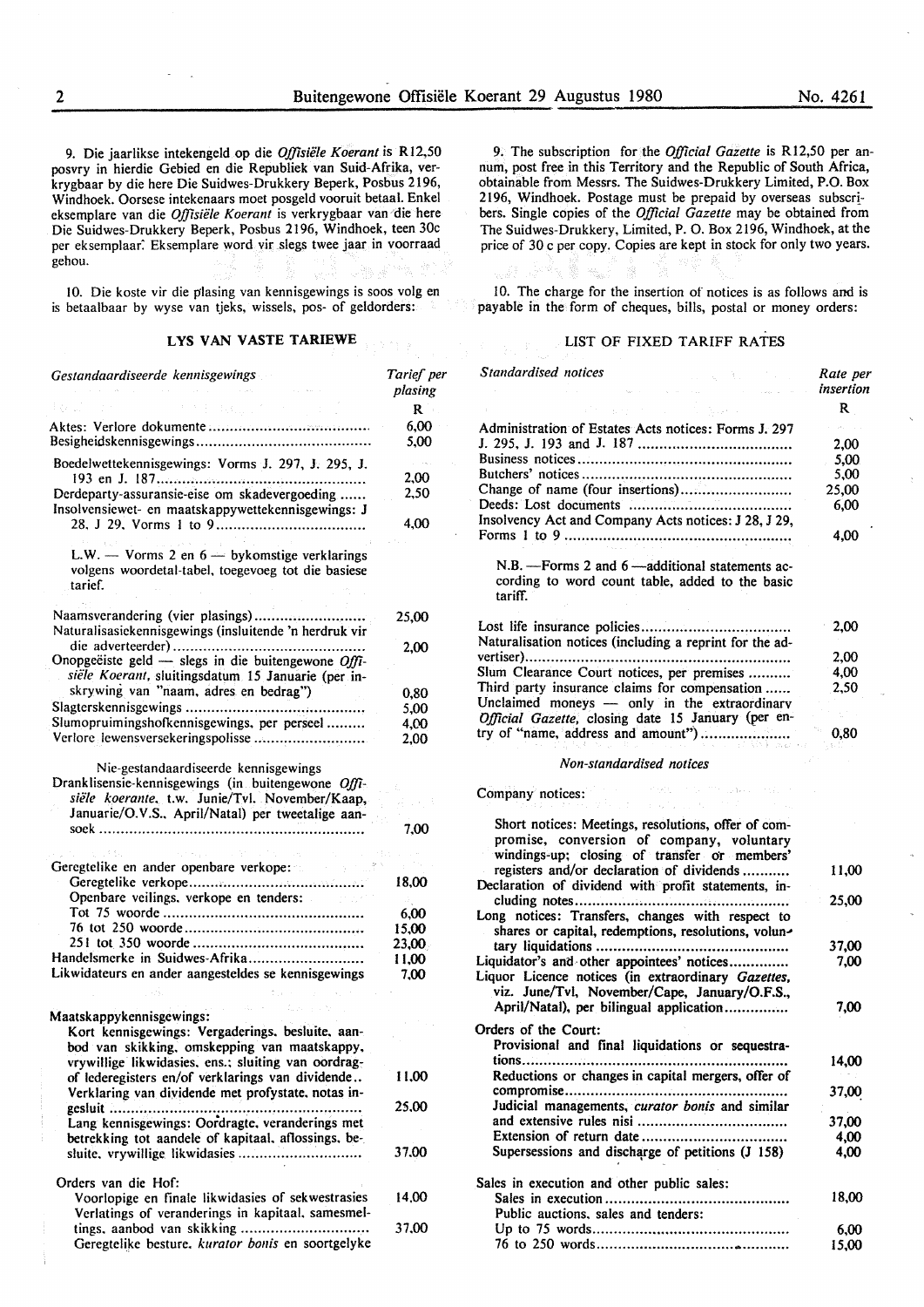|                                                    | 37.00       |
|----------------------------------------------------|-------------|
|                                                    | 4.00        |
| Tersydestellings en afwysings van petisies (J 158) | $4.0^\circ$ |

#### Vorm/Form J 187

#### **LIKWIDASIE- EN DISTRIBUSJEREKENING** IN **BESTORWE BOEDELS WAT TER INSAE LÊ**

Ingevolge artikel 35(5) van Wet 66 van 1965, word hierby kennis gegee dat duplikate van die likwidasie- en distribusierekenings (eerste en finale, *tensy anders venneltl)* in die boedels hieronder vermeld, in die kantore van die Meesters en Landdroste soos vermeld en gedurende 'n tydperk van 21 dae ( of korter of langer in*dien spesiaal vermeld)* vanaf gemelde datums of vanaf datum van publikasie hiervan, as dit later is, ter insae lê van alle persone wat daarby belang het.

lndien binne genoemde tydperk geen besware daarteen by die betrokke Meesters ingedien word nie, gaan die eksekuteurs oor tot die uitbetalings ingevolge gemelde rekenings.

185/79 - VAN DER WESTHUIZEN Isak Valentine 380130 5014 00 l Sanlamrand 107, Windhoek Kathleen Elizabeth van der Westhuizen R. H. Meyeridricks, Posbus 4333, Kaapstad.

467/79 - VAN ROOYEN Frans Albertus Maritz 270216 5038000 Kerkstraat, Mariental Sarah Maria van Rooyen 270629 0024009 Mariental Windhoek J. K. Roux Posbus 300 Mariental.

392/79 - DE VILLIERS Zacharias Christiaan 221002 5053 00 3 Lalapanziwoonstel nr. I I, Kleinwindhoekweg Windhoek Windhoek Volkskas Beperk Posbus 1730 Pretoria.

91/80- LINNING Kurt Heinrich Theodor 050215 5014 009 Bowkerstraat. Meyer Court 5, Windhoek Erna Auguste Helene Linning 1209210017006 Volkskas Beperk Posbus 1730 Pretoria.

165/80- VAN DER MERWE Karel Petrus 240916 5005 00 l S.A. Spoorwee, Mariental SW A Johanna Cecilia Jacomina van der Merwe (gebore Jacobs) Mariental Windhoek Volkskas Beperk Posbus 1730 Pretoria.

#### Vorm/Form  $J$  193 **KENNISGEWING AAN KREDITEURE IN BESTORWE BOEDELS**

Alle persone wat vorderinge het teer die boedels hieronder vermeld, word hicrby versoek om hul vorderinge by die betrokke eksekuteurs en binne 'n tydperk van 30 dae (of andersins soos aangedui) gereken vanaf die datum van publikasie hiervan in te !ewer. Die inligting word verstrek in die volgorde: Boedelnommer. familienaam en voorname, geboortedatum, persoonsnommer, laaste adres. datum oorlede; nagelate eggenoot(note) se name. familienaam. geboortedatum en persoonsnommer: naam en adres van eksekutcurs of gemagtigde agent, tydperk toegelaat vir lewering van vorderings *indien anders as* 30 *dae.* 

316/80 - ENGELBRECHT Gysbert 3.06.1917 170603 5017 00 4 Okahandja 2.07.1980 Engelbrecht Hester Johanna Margaretha 30 dae Standard Bank **SW A** Bpk. Windhoek.

325/80 - WANNEMACHER Edmund 18.4.1892 920418 5002 002 Swakopmund 20.7.1980 30 dae Standard Bank SWA Ltd. Windhoek.<br> $328/80 - 6$ 

- OELRICH Christina Maria Isabella 21.8.1918 180821 0006 00 8 Windhoek 22 Julie 1980 30 dae Standard Bank SWA Bpk. Windhoek.

326/80 - STEYN Martinus Jacobus Lodewyk 27 Junie 1900 000627 5014 00 7 Plaas Mooipan, distrik Gobabis Steyn Hester Aletta Maria 30 dae Standard Bank **SW A** Bpk. Windhoek.

|  | 11.00 |
|--|-------|

#### **LIQUIDATION AND DISTRIBUTION ACCOUNTS IN DECEASED ESTATES LYING FOR INSPECTION**

In terms of section 35(5) of Act 66 of 1965, notice is hereby given that copies of the liquidation and distribution accounts (first and final, *unless otherwise stated)* in the estates specified below will be open for the inspection of all persons interested therein for a period of 21 days (or shorter or longer if *specially stated)* from the date speculed or from the date of publication hereof, whichever may be the later, and at the offices of the Masters and Magistrates as stated.

Should no objection thereto be lodged with the Masters concerned during the specified period, the executors will proceed to make payments in accordance with the accounts.

LE **ROUX** Gideon Jacobus 461010 5045 00 I Posbus 164 Mariental Joey Fracis le Roux Mariental Windhoek Volkskas Beperk Posbus 1730 Pretoria.

197/80 - OOSTHUIZEN Johanna Elizabeth Margaretta (Margaretha) 950 109 0002 00 *5* J. G. Potgieter Ouetehuis Windhoek Windhoek R. H. Meyeridricks, Posbus 4333, Kaapstad.

296/80 - McLOUD Hester Johanna Elena (Helena) 060321 0022 001 Windhoek Eerste en Finale Likwidasie en Distribusie Rekening 29.08.1980 Standard Bank SWA BPK. Windhoek.

466/79 - VELIDA Jac 38 Stein Street Windhoek 3907185070003 Windhoek Windhoek D.R. W. Velida P.O. Box 146 Bellville.

#### **NOTICE TO CREDITORS iN DECEASED ESTATES**

All persons having claims against the estates mentioned below are hereby called upon to lodge their claims with the executors concerned. within 30 days (or otherwise as indicated) calculated from the date of publication hereof. The information is given in the following order: Estate number, surname and christian names. date of birth, identity number, last address, date of death; surviving spouse's names, surname date of birth and identity number; name and address of executor or authorised agent. period allowed for lodgement of claims if *other than* 30 *days.* 

327/80 - **BRITS** Abraham Gerhardus 16.03.1909 090316 50 I I 00 3 Tsumeb 21.06.1980 Brits Johanna Elizabeth 30 dae Standard Bank SWA Bpk. Windhoek.

309/80 - GRUNDELING Johanna Catharina Elizabeth 05.02.1897 970205 0002 00 7 Grootfontein 24.06.1980 Standard Bank SWA Bpk. Windhoek.

288/80 - NEL Jacobus 11/5/1911 1105115013001 Okavango straat 2 Eros 2/7/80 Alida Aletta Nel (gebore de Waal) 1/7/21 2107010028200 Boland Bank Beperk Windhoek.

318/80- SAUNDERSON Sarah Maria 18 Julie 1899 990718 0003 011 Buschpfanne. Aroab 28 Maart 1980 WINDHOEK Gert Albertus Saunderson 30 Augustus 1892 920830 5001 018 Volkskas Beperk Pretoria.

300/80- KUDUMO (Mudumbi) Windhoek Otjiwarongo. Van der Westhuizen en Greeff Posbus 47 Otjiwarongo.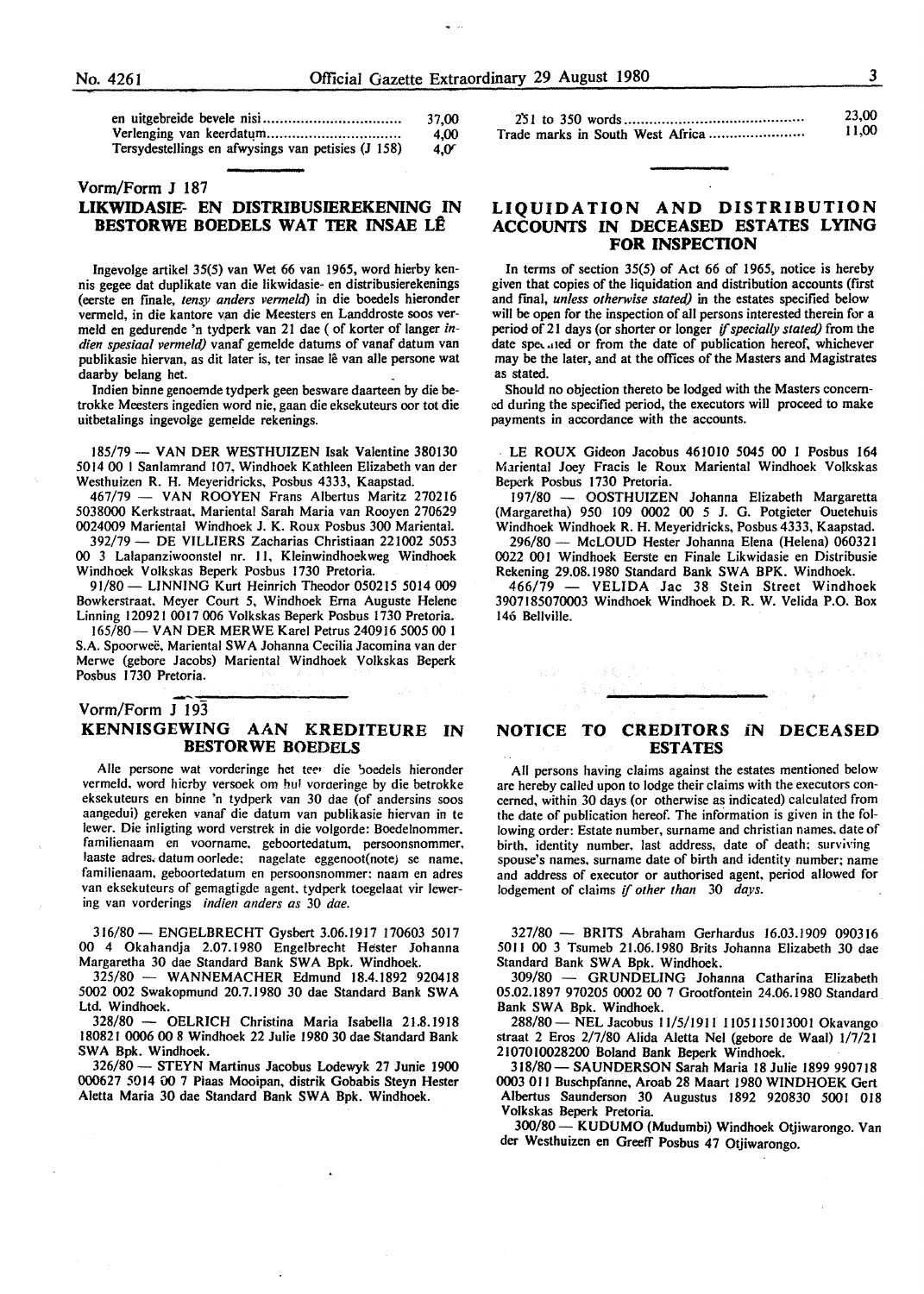Vorm/Form

#### AANSTELLING VAN KURATORS EN LIKWIDATEURS EN BEWYS VAN VORDER!NGS IN GESEKWESTREERDE BOEDELS OF MAATSKAPPYE IN LIKWIDASIE

lngevolge artikels 40(3). 56(3) en 77 van die Insolvensiewet. 1936. artikcls I 29. 179 en 182 van die Maatskappywet. 1926 en artikels 339. 366, 375(5)(b) en 402 van die Maatskappywet, 1973. word hierby kennis gegee dat die persone hieronder vermeld as kurators of likwidateurs aangestel is. na gelang van die geval, en dat persone wat enigiets aan die boedels of maatskappye verskuldig is die skulde, tensy anders vermeld, onmiddellik by genoemde kurators of likwidateurs moet betaal. Byeenkomste van skuldeisers of kontribuantc van genocmde boedcls of maatskappye sal gehou word op die datums, ure en plekke hieronder vermeld vir die bewys van vorderings teen die boedels of maatskappye. vir die ontvangs van die verslae van die kurators of likwidateurs oor die sake en toestand van die boedels of maatskappye en om opdragte aan die kurators of likwidateurs uit te reik betreffende die verkoop of opvordering van gcdee!tes van die boedcls of bates van die maatskappye of betreffende aangeleenthede rakende die beheer daarvan.

Die besonderhede word verstrek in die volgorde: Nommer van boedcl/maatskappy: naam en beskrywing van boedel/maatskappy: naam en adres van kurator of likwidateur, en datum, uur en plek van bycenkoms en tydperk waarin skuld betaal moet word, indien dit nie onmiddellik moet geskied nic.

#### APPOINTMENT OF TRUSTEES AND LIQUIDATORS AND PROOF OF CLAIMS IN SEQUESTRATED ESTATES OR COMPANIES BEING WOUND UP

Pursuant to sections 40(3). 56(3) and 77 of the Insolvency Act, 1936, sections 129. 179 and 182 of the Companies Act, 1926 and sections 339, 366, 375(5)(b) and 402 of the Companies Act, 1973, notice is hereby given that the persons mentioned below have been appointed trustees or liquidators, as the case may be and the persons indebted to the estates or companies are required to pay their debts to them forthwith unless otherwise indicated.

Meetings of creditors or contributories of the said estates or companies will be held on the dates and at the times and places mentioned below. for proof of claims against the estates or companies. for the purpose of receiving the trustees' or liquidators' reports as to the affairs and conditions of the estates or companies and for giving the trustees or liquidators directions concerning the sale or recovery of any parts of the estates or assets of the companies or concerning any matter relating to the administration thereof.

The particulars are given in the following order: Number of estate/company; name and description of estate/company; name and address of trustee or liquidator and date, hour and place of meeting and period within which debt must be paid, if this is not to be done forthwith.

W7/80 - INSOLVENT ESTATE MARTIN NEIB t/a NEIB CASH STORE Dr. 0. F. C. Herrigel c/o Security Trust SWA (Pty) Ltd. P.O. Box 3599 Windhoek Wednesday 10th September I 980 10.00 a.m. at the offices of the Master of the Supreme Court, Windhoek. as pattern

#### Vorm/Form 2

**カス ないしん** 

de Constitución de Constitución septing (A)<br>Linux (A)

#### **BYEENKOMS VAN SKULDEISERS IN GESEKWESTREERDE BOEDELS MAATSKAPPYE IN LIKWIDASIE OF**

Ingevolge artikels 41 en 42 van die Insolvensiewet. 1936. artikels 179 en 182 van die Maatskappywet. 1926, en artikels 339 en 366 van die Maatskappywet. 1973. word hierby kennis gegee dat 'n hycenkoms van skuldeisers in die gesekwestreerde boedels of maatskappye in likwidasie hieronder vermeld, gehou sal word met aanduiding van die nommer van bocdel/maatskappy; die naam en beskrywing van boedcl/maatskappy; die datum. uur en pick van hyccnkoms en die doc! van byeenkoms.

In ·11 pick waarin 'n kantoor van 'n Meester is. word die byccnkoms voor die Meester gchou en in ander plekke voor die l.anddros

W.2/80 -- J. J. OLIVIER Wednesday 17th September 1980 at 10.00 a.m. at the otfice of the Master of the Supreme Court Windhoek Special Meeting of Creditors to prove further claims. Trust & Mining Company (Pty) Ltd. Windhoek.

#### Vorm/Form 4

#### LIKWIDASIE-, DISTRIBUSIE OF KONTRIBU-SIEREKENINGS IN GESEKWESTREERDE BOEDELS OF MAATSKAPPYE IN LIKWIDASIE

Ingevolge artikel 108 (2) van die Insolvensiewet, 1936, artikel 136 (2) van die Maatskappywet, 1926, en artikel 406 (3) van die Maatskappywet, 1973, word hierby kennis gegee dat die likwidasie-, distribusie- of kontribusierekenings in die boedels of

#### **MEETING OF CREDITORS IN SEQUESTRATED ESTATES OR COMPANIES BEING WOUND UP**

n 1991<br>Tematika (Than 1991) nda ilay kotoni 1986

a la provincia de la construcción de la provincia de la construcción de la construcción de la construcción de<br>En la construcción de la construcción de la construcción de la construcción de la construcción de la construcc an de la propincia

Pursuant to sections 41 and 42 of the Insolvency Act, 1936, sections 179 and 182 of the Companies Act, 1926, and sections 339 and 366 of the Companies Act, 1973, notice is hereby given that a meeting of creditors will be held in the sequestrated estate or companies being wound up mentioned below, indicating the number of estate/company; the name and description of estate/company; the date. hour and place of meeting and the purpose of meeting.

Meetings in a place in which there is a Master's Office, will be held before the Master; elsewhere they will be held before the Magistrate.

W5/80 — W. J. PIENAAR who traded as Maksi Mark Wednesday 17th September 1980 at 10.00 a.m. at the office of the Master of the Supreme Court Windhoek Special Meeting of Creditors to prove further claims r a da e por

#### LIQUIDATION ACCOUNTS AND PLANS OF DISTRIBUTION OR CONTRIBUTION IN SEQUESTRATED ESTATES OR COMPANIES BEING WOUND UP

Pursuant to section 108 (2) of the Insolvency Act, 1936, section 136 (2) of the Companies Act, 1926, and section 406 (3) of the Companies Act, 1973, notice is hereby given that the liquidation account and plans of distribution or contribution in the estates or